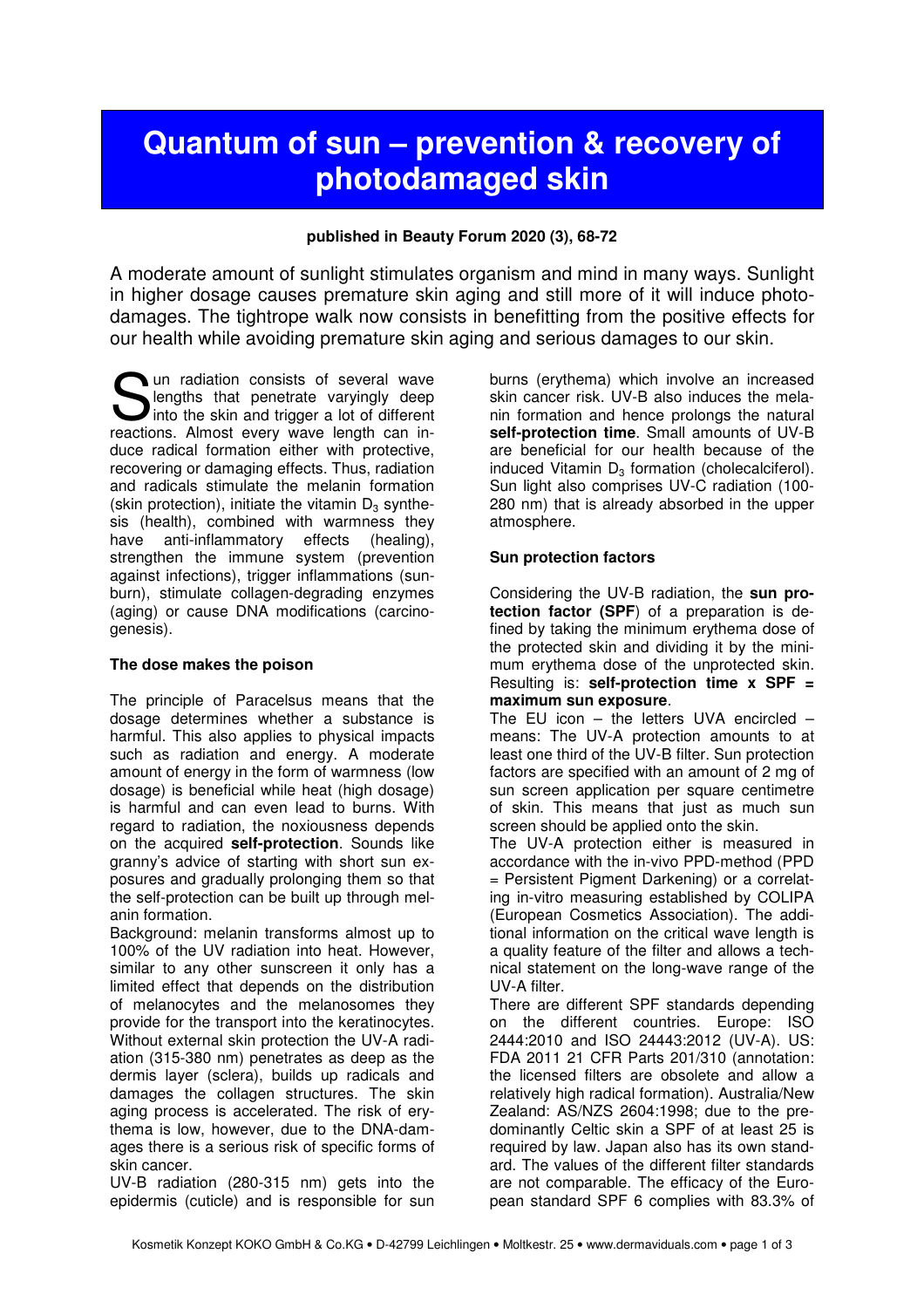sun protection, of 10: 90%; 15: 93.3%; 20: 95%; 25: 96%; 30: 96.7%; 50: 98%; 50+ >98%.

### **Self-protection time of the skin**

In order to make an estimate on the individual maximum sun exposure, it is necessary to know the dependence of self-protection time from local and atmospheric factors. Hence the self-protection time at noon local time naturally is at its minimum (mind daylight saving time!); furthermore there is a minimum on the 21st June on the northern hemisphere and on the 21st December on the southern hemisphere. There are two minima at the equator, namely 21st March and 23rd September.

Other factors such as the altitude in the mountains, relatively pure air, and high radiation reflection through water, sand and snow also reduce the self-protection time while it augments with increasing cloudiness. In the case of fog and high fog, the leakage radiation has to be considered, though.

The **UV-index** (UVI) of the Federal Office for Radiation Protection (Bundesamt für Strahlenschutz – BfS) offers information on the UVradiation for various places worldwide. In Germany it is around 0 in wintertime and in summer around 8 at maximum; at the equator and highest position of the sun it is up to 13 (for example Singapore, at sea level). As a rule of thumb, the SPF should be at least 2 x UVI, for small children 4 x UVI, and it has to be mentioned that small children should not be exposed to sun radiation without any sun protection. The Celtic skin type is very sensitive with a self-protection time of only 5-10 minutes in Central Europe.

# **Sun protection products**

The sun protection factors of sun screens have to be individually measured in a way that they render harmless the remaining radiation that is not absorbed by melanin, in other words, transform it into heat. This ensures that both the melanin formation for the protection of the skin and the vitamin  $D_3$ -synthesis still are stimulated.

Additional antioxidants are counterproductive since they inhibit the tyrosinase and melanin formation. That also applies to the preparations administered during the radical-controlled recovery process after the sun burn. Also their fast degradation due to the impact of radiation and atmospheric oxygen is a relevant argument against the use of antioxidants. They would have to be administered in disproportionally high concentrations, though. High doses of vitamin C and vitamin E however trigger pro-oxidative radical chain reactions.

Sun screen products cannot protect against the intense infrared radiation of the sun that significantly accelerates the premature skin aging process through collagen degradation, among other factors. Infrared radiation in moderate doses however can have regenerative effects (cf. infrared lamp) and thus stimulate healing processes.

#### **Radical scavengers instead of all-day protection**

There is little point in using day creams with UV filters for the daily skin care routine. Attention should however be paid to the optimum support of the skin with NMF substances (amino acids) which are natural radical scavengers.

In cases where hyperpigmentation should be prevented, melanin-inhibiting active agents such as ascorbyl phosphate (vitamin C-phosphate), azelaic acid, tranexamic acid, kojic acid, and niacinamide with phosphatidylcholine as a liposomal carrier are recommended besides avoiding the exposure to sun radiation.

#### **After-Sun preparations**

Topically applied ω-3- and ω-6-fatty acids in the form of nanodisperse aqueous solutions of linseed-, kiwi seed-, evening primrose-, borage-, and rosehip seed oil as well as phosphatidylcholine and echinacea extract (alias coneflower) have anti-inflammatory effects after sun burns. Creams with appropriate active agents can only be applied after the skin surface is dry. In cases where bacterial interactions can be expected, boswellia extract (protease inhibitor), azelaic acid (5-α-reductase inhibitor), and phosphatidylserine (activation of macrophages) are adequate additives.

Appropriate regenerative active agents for after-sun preparations are retinoids – such as vitamin A (retinol) and its ester, retinal (aldehyde), provitamin A (carotenoids; astaxanthin) – and vitamin  $B_3$  (niacinamide) as well as provitamin  $B_5$  (D-panthenol).

Besides sunburns also photodamages in the form of photosensitisations and irritations can appear. They can be triggered by medical drugs, as e.g. psychotropic drugs, cytostatics, chemotherapeutic substances and St. John's wort preparations (alias Hypericum perforatum; over-the-counter drug) as well as cosmetic ingredients such as terpenes (e.g. ascaridol formation from tea tree oil), bergamot oil (bergapten), polyethylene glycols (peroxides) and unsaturated oils (peroxides); but also contacts with cartwheel flower (alias giant hogweed, giant cow parsley) and cow parsnip (alias eltrot, hogweed) (fucocoumarines) in combination with sun exposure have to be